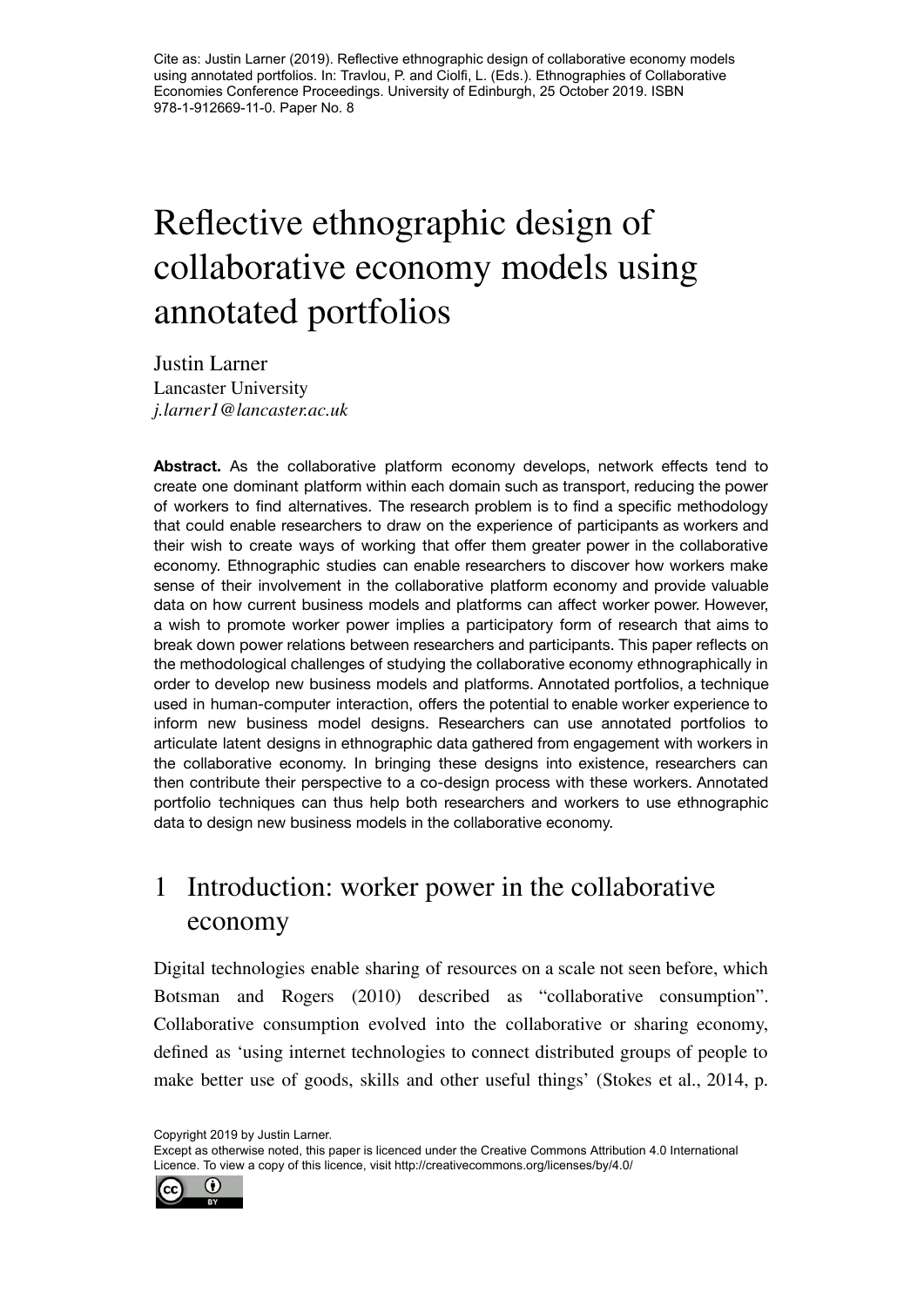10). With the rise of digital platforms in the 2000s, several writers have used the term "platform economy" to distinguish a growing trend towards monetization of the digital platforms that people use to communicate and increasingly to gain employment. Kenney and Zysman (2016, p. 61) define digital platforms as 'multisided digital frameworks that shape the terms on which participants interact with one another'. Digital platforms can facilitate social media such as FACEBOOK, enable marketplaces such as EBAY or create new forms of business such as UBER.

In the platform economy, the main actors are the companies that own the platforms, such as UBER, AIRBNB or DELIVEROO; customers, who receive goods or services via the platform; and freelance workers who provide the goods or services on offer (De Groen et al., 2016). Freelance workers now perform a range of tasks in the platform economy that include transport, household repairs, information work and domestic service, but in doing so they take on the risks of self-employment while the platform owners take a steady commission from operating the platform (Smith and Leberstein, 2015).

The growing trend towards the platform economy is a concern, as workers don't benefit from regular employment, they take on tasks as and when they are given them, responding to temporary offers of work via an app (De Groen et al., 2016). These platforms benefit customers as they can find the lowest price for products and services worldwide, but workers do not have the job security, opportunities for collective action or benefits that workers in more traditional organizations have. Although the Organization for Economic Co-operation and Development reports that the platform economy is less than 1% of the total economy (OECD, 2017), that proportion is growing rapidly. When goods or services are provided on a paid basis, employers hold far greater market power than workers, including unilaterally setting wages for each task (Kingsley et al., 2015). The issue of how platform firms can exert power over workers is an increasing problem for policy, as a platform can potentially replace entire industries or services. In the context of software production, the lock-in effect has been noted, where if a piece of software can gain enough market share, it gains further customers, complementary applications and eventually dominates the market (Bonaccorsi and Rossi, 2003). In the platform economy, these network effects lead to one platform becoming dominant, reducing the power of workers to find alternatives (Kenney and Zysman, 2016). The issue of worker power in the platform economy is the research context.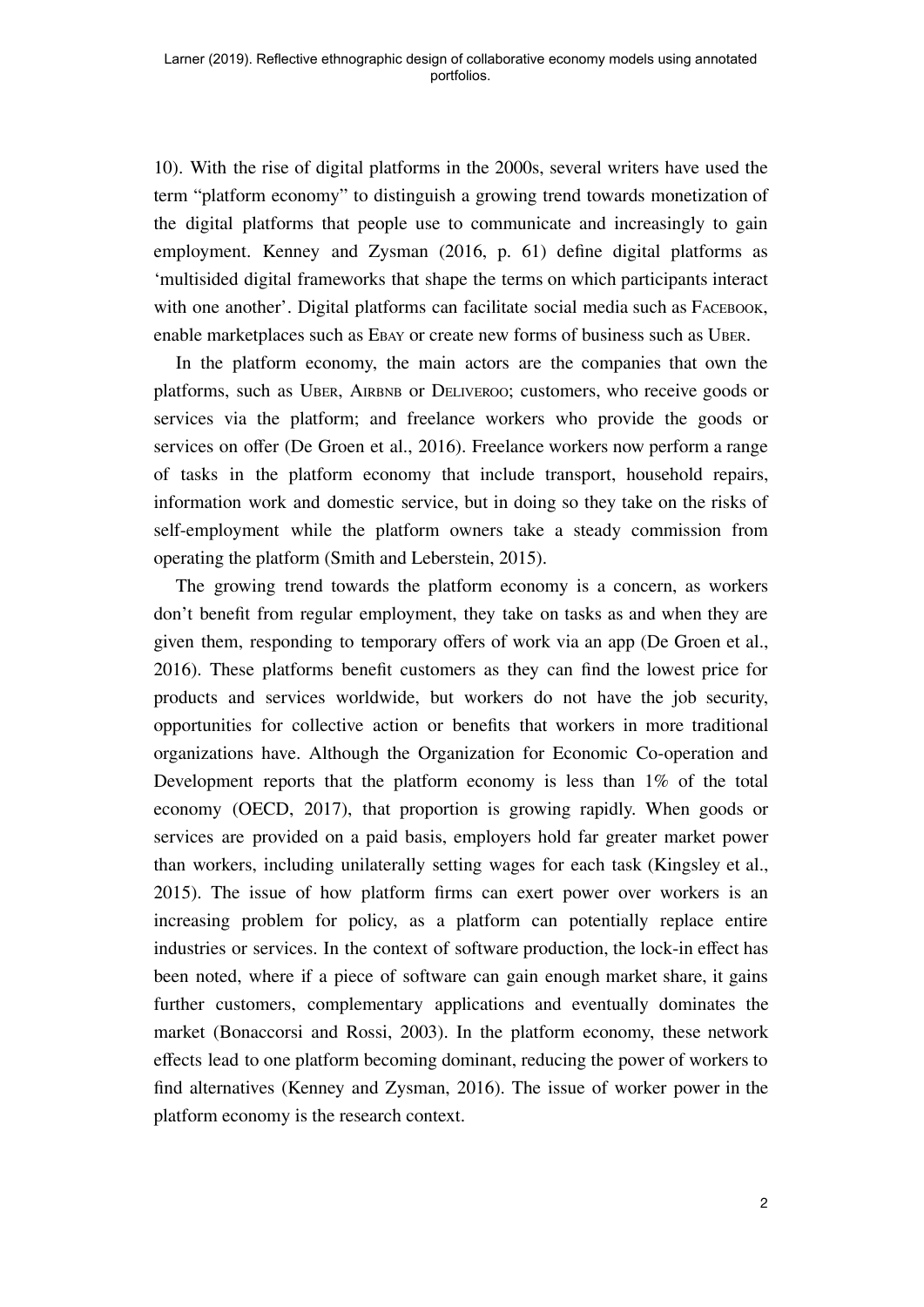Worker power in relation to platform firms has mainly been limited to participating in online forums to share knowledge and experience. AMAZON MECHANICAL TURK, a crowdsourcing labor platform, has been the focus of a number of attempts to mobilize collective action by workers. For example, Mturk Crowd (2019) is a forum for workers to share tips on requesters for work, issues with "Turking" and how to operate the platform more effectively. Another thriving platform for collective action in the platform economy is Ride Share Drivers United (2019), which is a 'rideshare advocacy group', focusing on common issues experienced by drivers for platforms such as UBER and LYFT, where they claim that it is 'only through large scale collaborative effort that we can send a strong message to the ride share companies'. Worker led forums can be a starting point to develop new worker-led business models in the platform economy, where designing these new models is the research problem.

## 2 Research problem: creating worker-led business models in the collaborative economy

A firm's business model is generally defined in terms of how it creates and captures value (Shafer et al., 2005; Chesbrough, 2006; Zott et al., 2011), where Teece (2010, p. 179) offers the definition, 'A business model articulates the logic, the data and other evidence that support a value proposition for the customer, and a viable structure of revenues and costs for the enterprise delivering that value'. Taking a more resource-based view, a business model can be framed in terms of how the firm uses both internal and external resources to create value that is differentiated from its competitors (Tapscott et al., 2000).

In the collaborative economy, firms have adopted business models that deliver a value proposition to the customer, who benefit from services such as transport at a reduced cost. These firms use the resources afforded by the Internet to create software platforms that link customers with freelance workers who provide these services. These workers are a vital resource to the platform firm, but are classed as independent contractors, with an uncertain income as a result. The Frankfurt Paper on Platform-Based Work (2016, p. 2) notes that workers as independent contractors in the digital platform economy are 'typically excluded from the legal and social protections established for employees over the last hundred years', and that 'worker organizing has for decades been correlated with the economic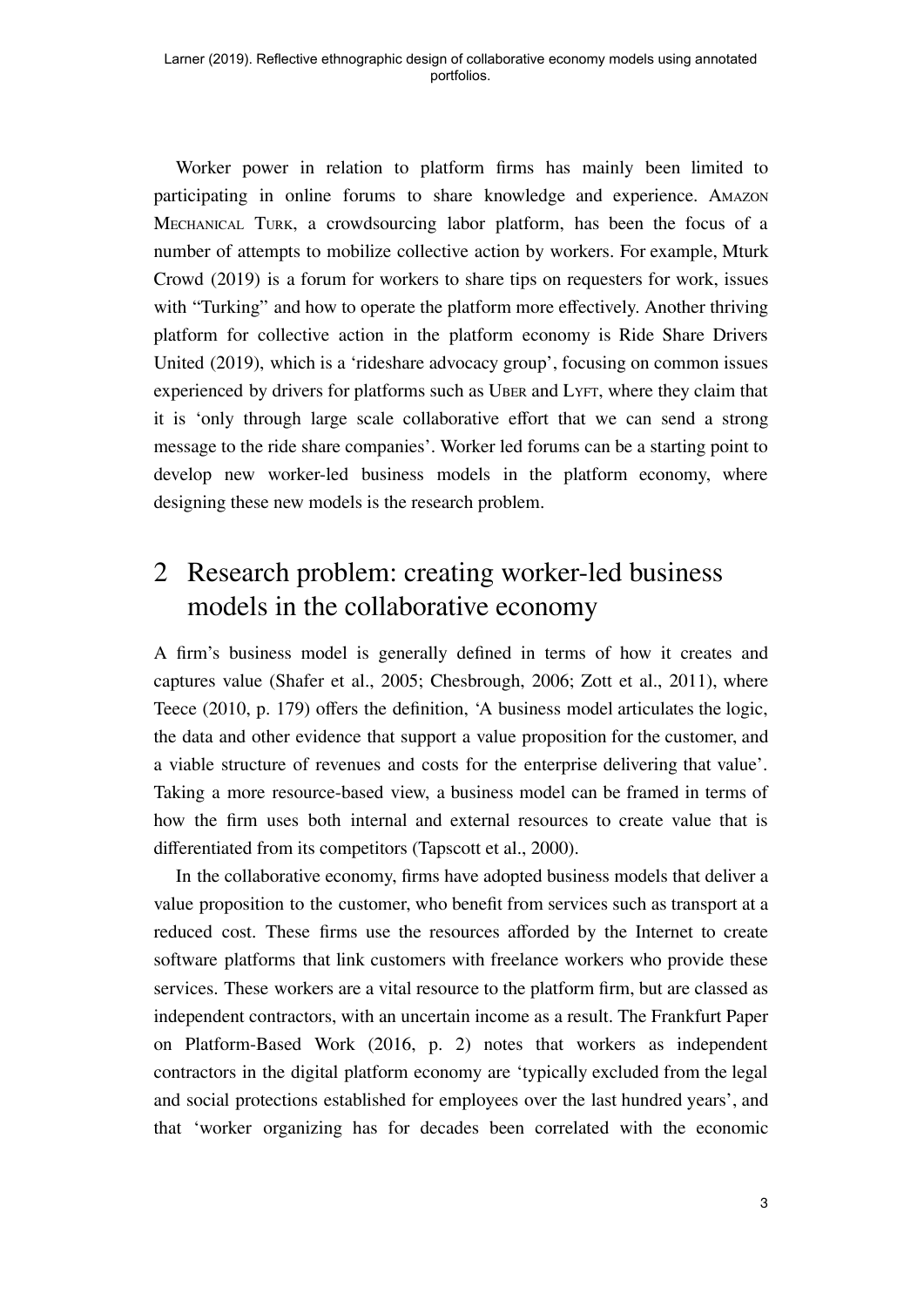well-being of working people' (p. 6), calling for a 'co-operative turn', 'in which workers, clients, platform operators, investors, policy makers, and worker organizations work together to improve outcomes for all stakeholders' (p. 3).

A key issue is ownership, where Kenny and Zysman (2016, p. 66) ask the questions, 'Who owns or controls the platform?', 'How is value created' and 'Who captures the value?'. In co-operative forms of business model, workers are the owners, creating, capturing and benefiting from the value created by their work. Considering how research can contribute to creating new worker owned business models in the collaborative economy, this implies participatory methods that aim to change the situation of workers rather than just understand it. The research problem is to find a specific methodology that can draw directly on the experience of participants as workers and their wish to create ways of working that can offer them greater power in the collaborative platform economy. Ethnography is a technique that can enable researchers to gain valuable data on how workers participate in and make sense of the collaborative economy, but the challenge is how to bridge the gap between data and action. Ethnography as a design technique could help to bridge this gap.

#### 3 Ethnography as a design technique

Ethnography is a research methodology that aims to gain a deep understanding of the experience of individuals and groups in their context through participant observation (Trochim, 2006), including how they make sense of their worlds (Silverman, 2007). Ethnography is generally directed by a theory or other frame of reference, but is open to other interpretations of the data (Alvesson and Skölderberg, 2009). Close involvement by the researcher is a key aspect of ethnography in gaining a rich understanding of the culture being studied, but carries the risk that they can "go native" (Alvesson and Deetz, 2000). Another issue with ethnography is that it is about observation leading to rich description (Easterbrook et al., 2008), rather than about change.

Creating new models and platforms in the collaborative economy implies not just observing how it currently works, but about promoting some form of change, which implies a participatory form of research. Action research as a form of participatory research aims to break down power relations between the researcher and participants, enabling the latter to change their situation and find alternative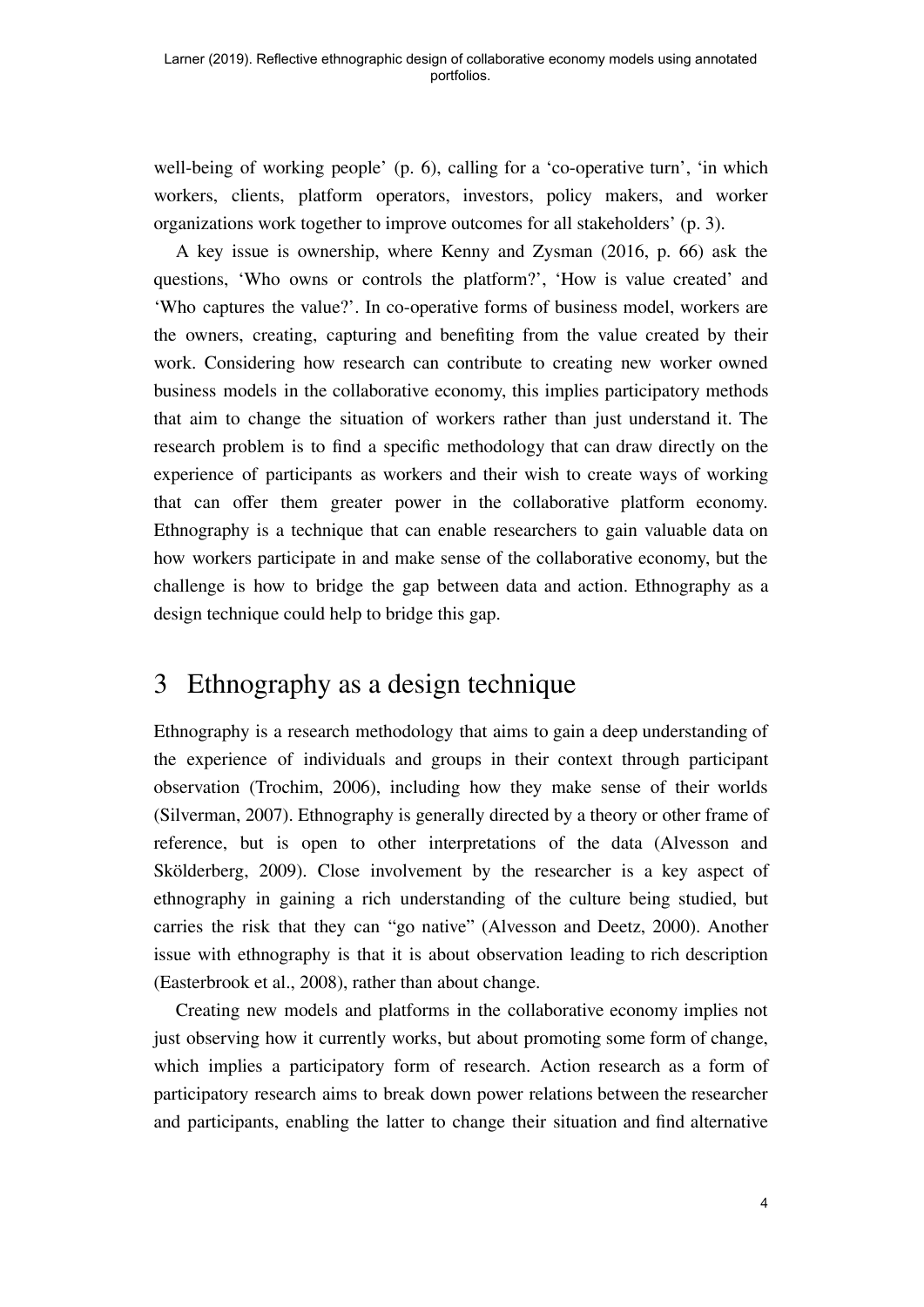forms of organizing (Cassell and Johnson, 2006). Changing the situation of participants from an existing to a desired state implies a design process, which links with participatory forms of action research (Cole et al., 2005; Light and Akama, 2012). Design is 'concerned with how things ought to be, with devising artifacts to attain goals' (Simon, 1969, p. 59), thus design is about an 'inquiry into the ideal' focusing on what is desirable but 'not-yet-real' (Nelson and Stolterman, 2012, p. 35). A starting point for how ethnographic data can become a design technique is offered by Barab et al. (2004, p. 254), who introduce the concept of critical design ethnography, which they see as 'a process that sits at the intersection of participatory action research, critical ethnography, and socially responsive instructional design'. Implementing critical design ethnography starts with understanding the cultural context through rich description, as with other forms of ethnography, then making commitments to social change which are expressed in a design for potential action, which can be generalized beyond the original ethnographic context (Barab et al., 2004).

The methodology proposed in this paper builds on critical design ethnography to elicit business model designs from ethnographic study of workers in the collaborative platform economy. Annotated portfolios, a technique used in human-computer interaction, offers the potential to enable the experience of workers to inform new business model designs.

## 4 Annotated portfolios of ethnographic data as a design methodology

Ethnographic data from engagement with workers in the collaborative economy can offer not only a rich description of their current situation, but also embodies their hoped-for future, including a future where they as workers gain greater power. Taking a design perspective, the research process is thus about articulating these wishes and hopes as designs for new worker led business models. In this respect, the design process functions in the way suggested by Zimmerman and Forlizzi (2008, p. 44), where designers can create an artifact which 'functions as a specific instantiation of a model – a theory – linking the current state to the proposed, preferred state', in this case modeling desires for their future that are expressed by workers in the collaborative economy. The methodological challenge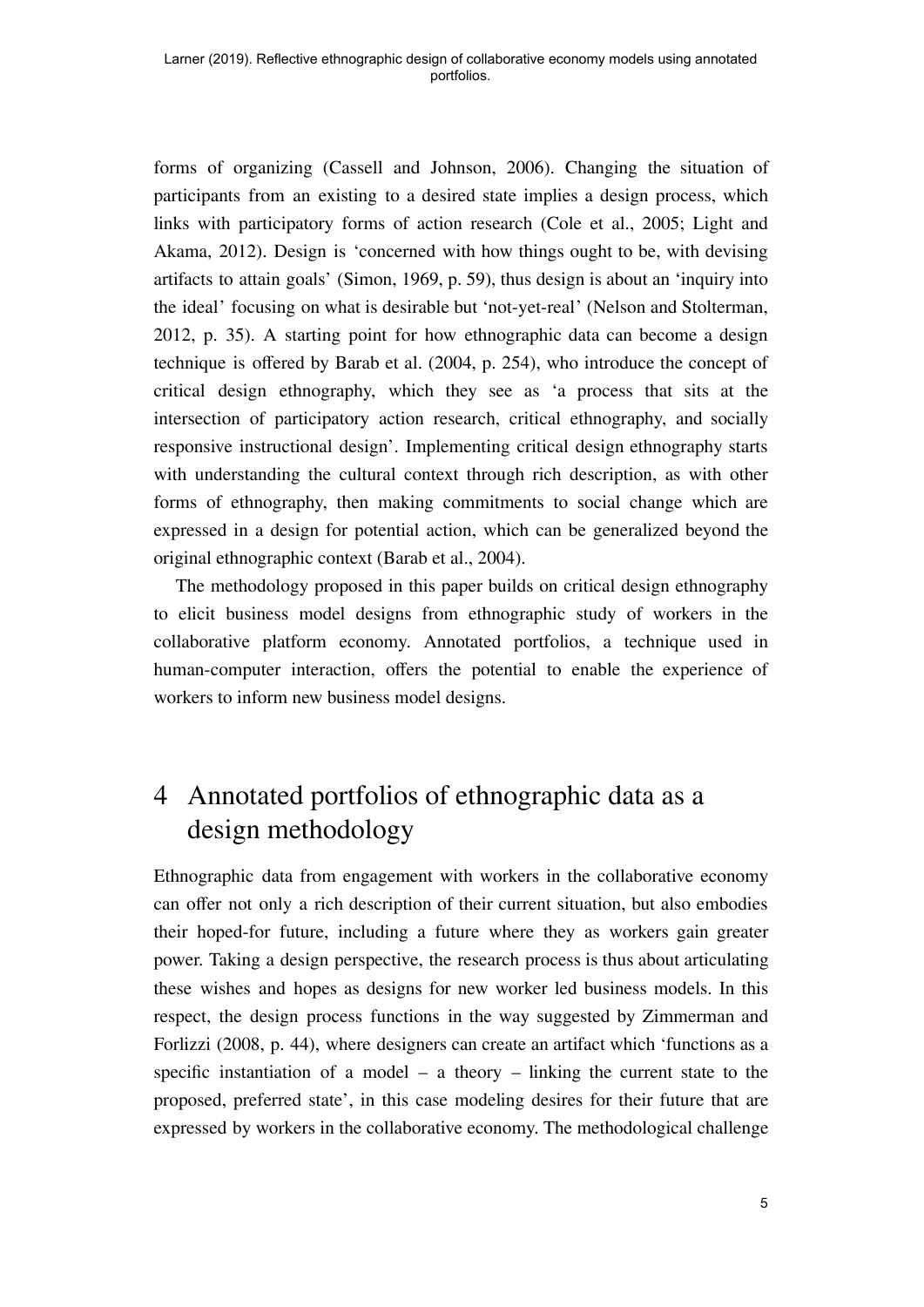is how ethnographic data can become part of a design process. Annotated portfolios are a technique that could help meet this challenge.

Originally developed in the context of classroom assessment (Yancey, 1992), annotated portfolios were first used in a design context to develop clinical treatment strategies in mental health (Lavori and Dawson, 1998). Annotated portfolios were then re-introduced in the context of human-computer interaction as a method that could bring together a number of artifacts and identify the aspects that were common among them through text annotations (Gaver, 2012; Bowers, 2012; Gaver and Bowers, 2012).

Annotated portfolios can also be helpful in bridging the gap between research and design, where the 'essence of research is to produce knowledge, and the essence of design is to produce artifacts' (Löwgren, 2013, p. 30). Annotated portfolios are an example of intermediate-level knowledge, in a space between 'particular artifacts, which are not abstracted at all' and the 'fully abstracted level of general theory' (Löwgren, 2013, p. 32). Other examples of intermediate-level knowledge include concept-driven interaction design research (Stolterman and Wiberg, 2010), which was then developed into strong concepts, or design elements which can be used in different contexts (Höök and Löwgren, 2012). In design terms, annotated portfolios can contribute to producing knowledge of 'what ought to be' (Gaver and Bowers, 2012, p. 42), thus they can contribute to change, rather than documenting what already exists. Annotated portfolios are not limited to material artifacts, Bowers (2012, p. 71) highlights that any 'material form can be considered for an annotated portfolio including an illustrated monograph, a scientific paper, a curated exhibition and so forth'. Despite this potential, there has been relatively little interest in annotated portfolios as a design technique.

Annotated portfolios were used by Hobye et al. (2013) to abstract key qualities from five design case studies, finding that using portfolio techniques 'preserves some of the complexity, richness and interrelation of the cases and thus yields a knowledge contribution that is more criticizable and appropriable for constructive design research peers' (p. 369). Kelliher and Byrne (2015) extended the use of annotated portfolios to collaborative documentation, focusing on a public design futures event that generated a vast amount of data. Annotation of first high-level categories such as Making or Discussion enabled the researchers to make sense of and organize this data, helped by then adding 'richer description, whereby annotation of participants, locations, summary details or thematic labels was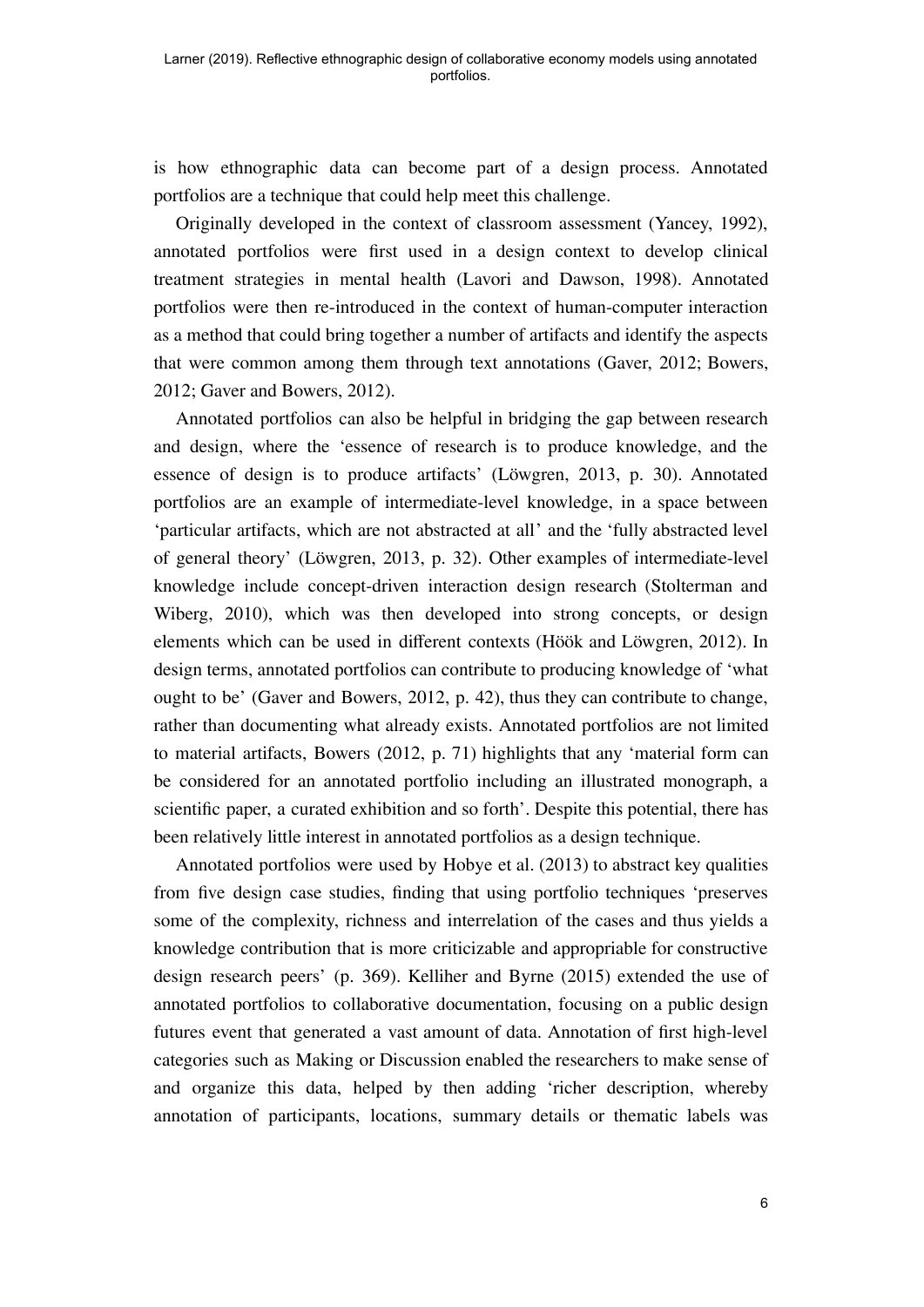attached' (Kelliher and Byrne, 2015, p. 40). Frauenberger et al. (2016) link annotated portfolios with Actor-Network Theory where portfolios can enable a shared understanding of the activities and discourses that form a design process, which they identify as 'ideation, conceptualisation, prototyping, refining / testing and evaluation' (p. 134). In contrast, annotated portfolios enabled Barrass (2016) to offer a more general account of the knowledge embodied in a single artifact, the Hypertension Singing Bowl, where a portfolio approach enabled the author to 'identify interaction, perception, aesthetics and contemplation as important axes of the domain' (p. 72). Annotated portfolios as a form of intermediate-level knowledge have been suggested as a means for facilitating Research Through Design (Höök and Löwgren, 2012), that connects theory and practice (Frauenberger et al., 2016) and design with post-phenomenological concepts (Hauser et al., 2018).

Moving closer to the methodology proposed in this paper, Sauerwein et al. (2018) use annotated portfolios in qualitative analysis of interview data in a design context, adding to the five-step analysis method offered by McCracken (1988), claiming that this methodology offers more transparent analysis. Their use of annotated portfolios entailed annotating visuals of a completed design with interview data on the design process (Sauerwein et al., 2019). Repeating the process with multiple designs enables pattern recognition through comparing each annotated design. Analyzing interview data using annotated portfolios implies that analysis of ethnographic data could also use annotated portfolios in a design context.

There is thus potential to re-visit annotated portfolios as a method that can bridge the gap between artifacts and theory. The technique could thus be applicable to the design of business models in the collaborative economy, where the artifacts are ethnographic data from engagement with workers, annotated as a portfolio of business model designs. Analysis as an annotated portfolio can bring out the latent desiderata, or preformed desires, (Nelson and Stolterman, 2012) in the data, where categories of desiderata for design in an organizational context include (Gaver and Bowers, 2012; Stanford, 2007):

- functionality;
- aesthetics;
- practicalities;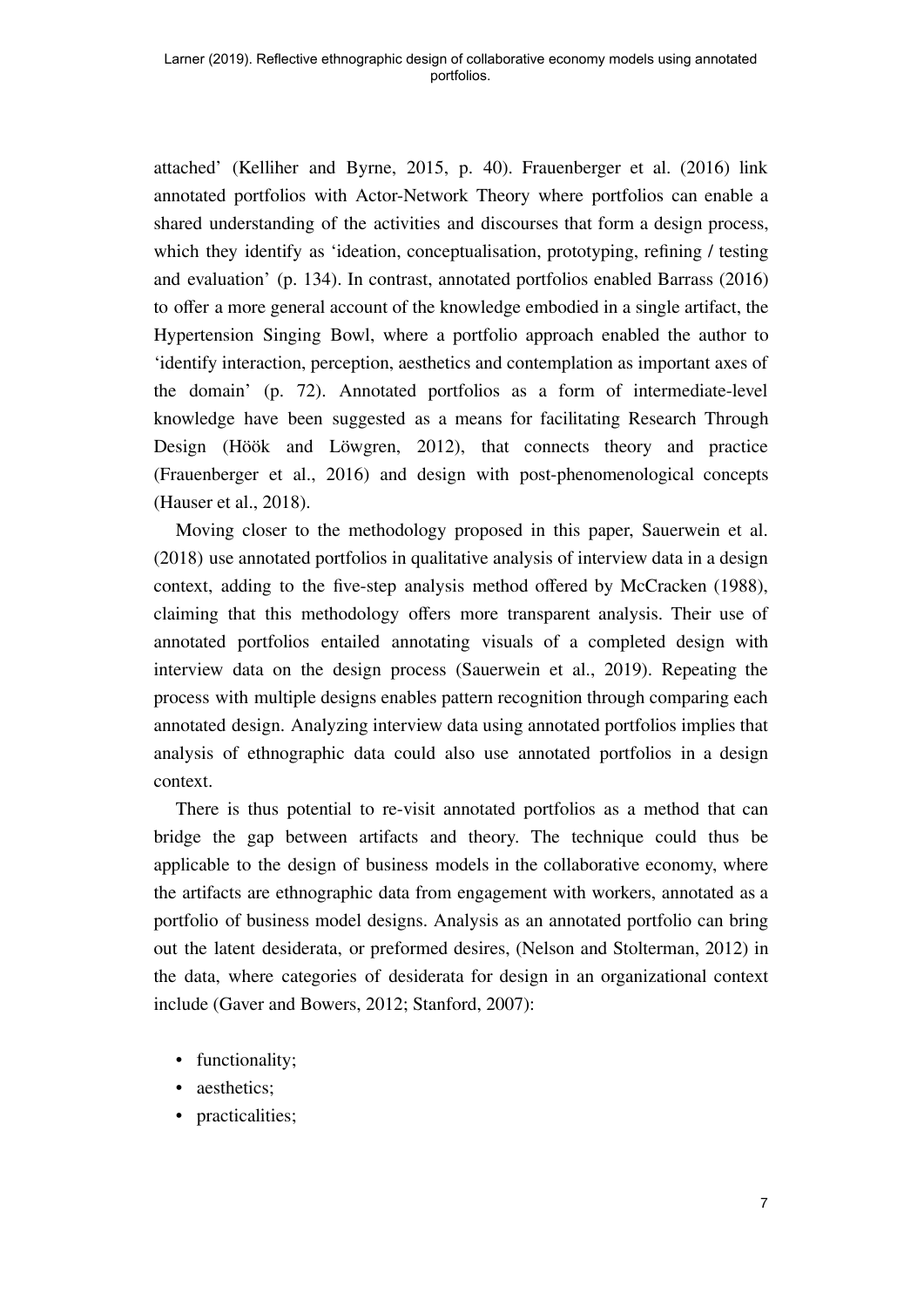- motivation for designing;
- culture;
- systems;
- structure;
- the people for whom it is intended;
- performance measures and processes;
- products and services;
- operating context;
- sociopolitical concerns.

Additional categories of desiderata in a business model context can include (Teece, 2010; Zott et al., 2011):

- revenues and costs;
- value creation;
- value capture;
- boundaries of the firm.

Annotated portfolios can enable researchers to engage with workers in the collaborative economy by offering potential business model designs based on ethnographic data on those workers. This engagement can be viewed as a co-design process.

## 5 Using annotated portfolios to co-design business models in the collaborative economy

As well as sharing experience and knowledge through online forums, workers have created their own platforms in the collaborative economy. Ride Share Drivers United (2019) have created ZicXoc Rides (2019) as an 'app based booking system, designed to connect drivers with riders directly, enabling drivers to run a truly independent business, while offering passengers a better service for better value'. This alternative platform offers ride share drivers greater power in the platform economy to create their identity as an individual driver-led business rather than take on the identity of an existing platform. It could thus help to overcome the network effects that enable existing platform firms such as UBER to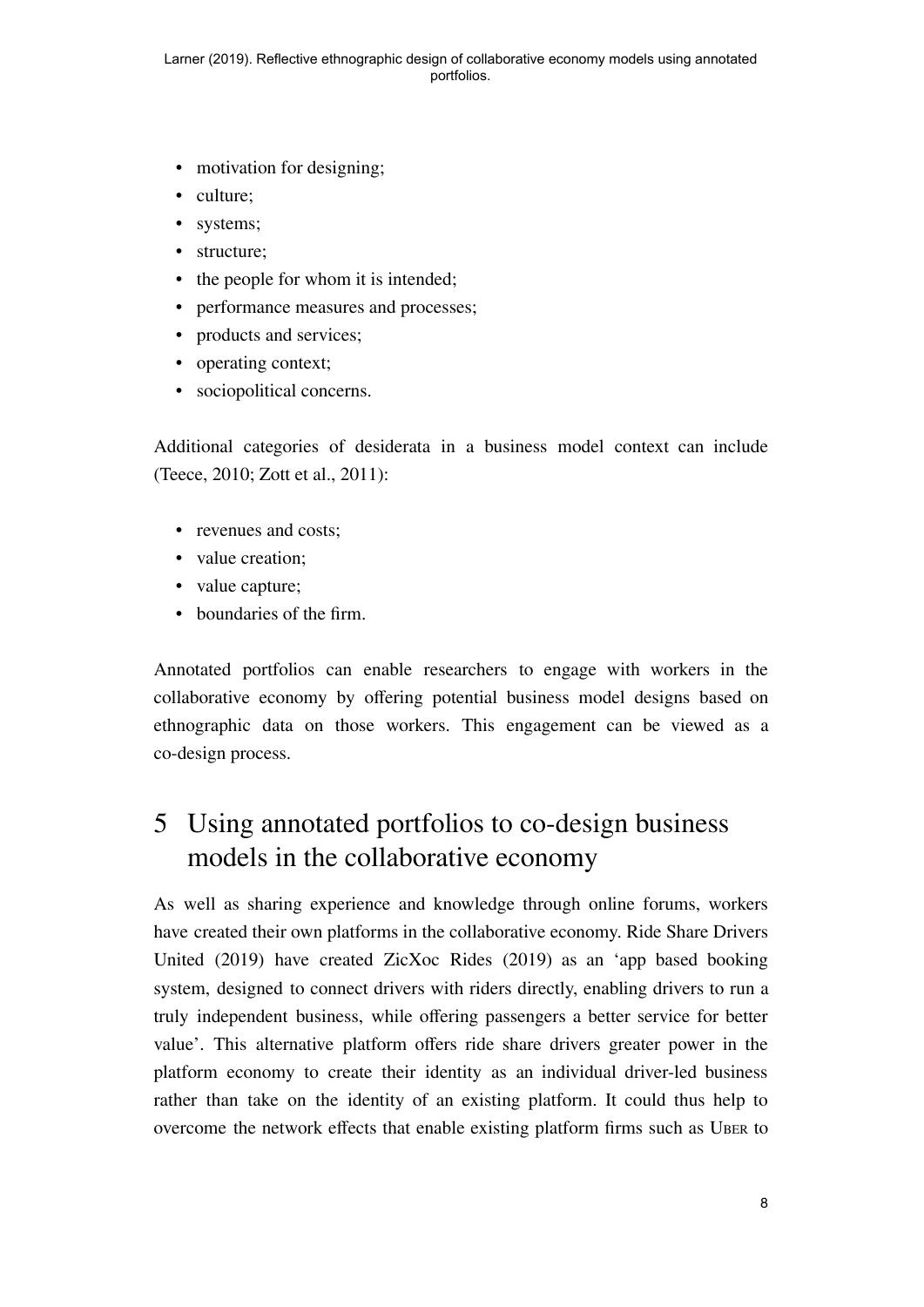become dominant in a specific domain, in this case transport. This and other alternative platforms suggest that there is potential to design niche worker-led business models in the collaborative platform economy. Annotated portfolios created from engagement with workers could contribute to the design of new business models that enable workers to gain greater power.

By adopting a co-design approach, researchers can draw on the potential for participants to offer their expertise, in this case of being a worker in the collaborative economy, together with their creativity, which can be on the levels of doing, adapting, making and creating (Sanders and Stappers, 2008). Researchers can first gather ethnographic data with workers through a software platform using participatory methods, then reveal the latent designs in this data by annotating it as a portfolio. These designs can be the starting point for a business model co-design process with workers, which can also use the software platform as a "third space" (Muller, 2007). Gathering of data on collaborative economy workers through a platform builds on previous initiatives by researchers such as Turkopticon (Irani and Silberman, 2013) that aimed to promote reflection and mutual aid for workers on the Amazon Mechanical Turk platform.

The design process using ethnographic and annotated portfolio methods can take place in these steps:

- (1) Identify a domain in the collaborative economy where a dominant platform reduces worker power (e.g. in transport).
- (2) Identify existing forums or other mechanisms that workers use to exchange knowledge and experience about working for that platform.
- (3) If there is not an existing forum to share experience, researchers can create one and encourage workers to join.
- (4) With the consent of participants, the informal collaboration by workers, as documented in the forum, can be collected as ethnographic data.
- (5) This data is then annotated as a portfolio of designs for the collaborative economy, using the business model categories of desiderata to guide annotation.
- (6) These business model designs can then be offered to workers through the forum for discussion and further development.
- (7) The researchers could also offer in-person workshops to enable other participatory design methods to be used.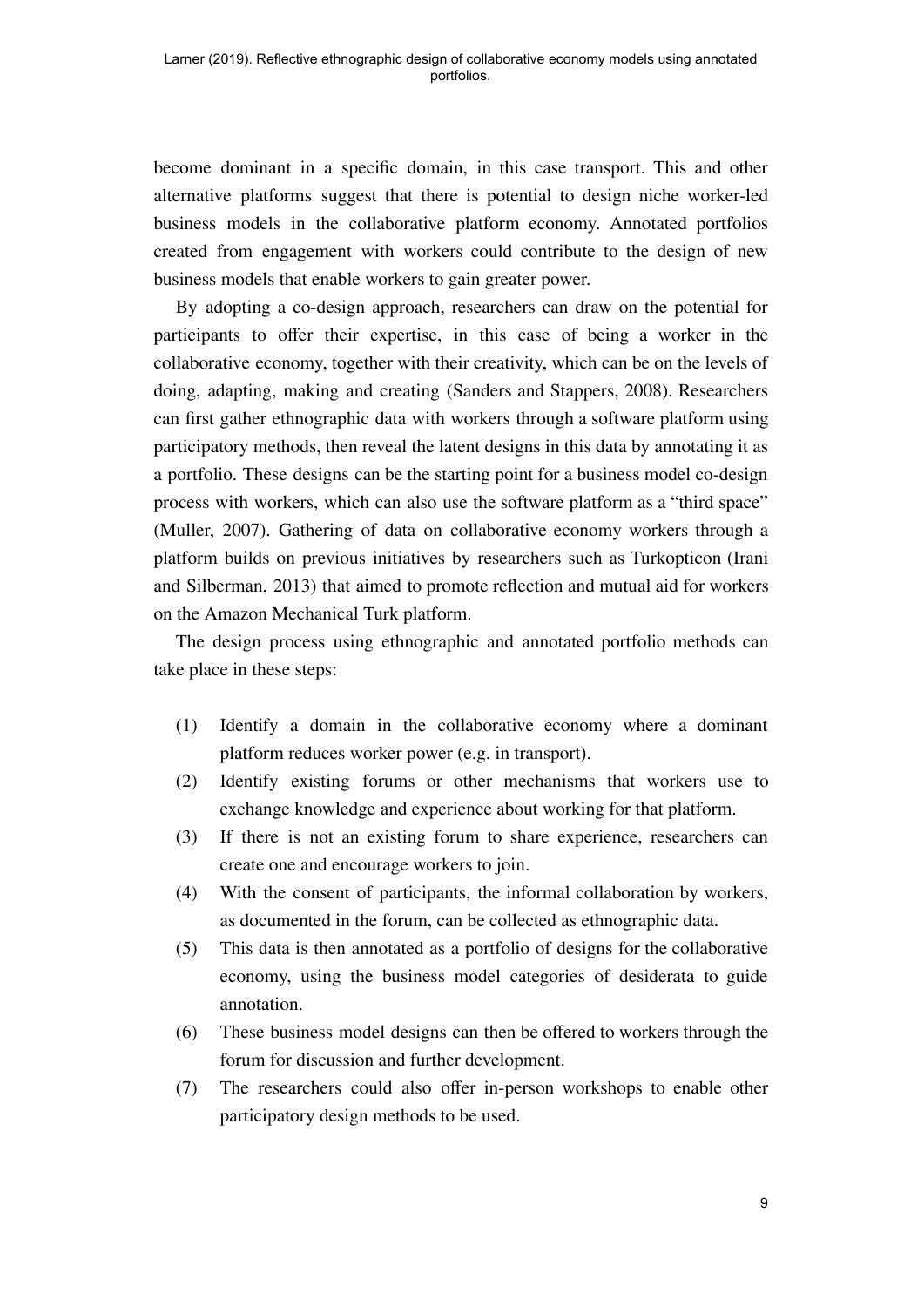(8) When a feasible new business model has emerged from this co-design process, researchers can then collaborate with workers and with software designers to code a new platform to implement the model.

#### 6 Conclusion

This paper first introduced the issue of worker power in the collaborative platform economy, where network effects have resulted in a tendency towards one dominant platform in each domain. These network effects reduce worker power in relation to platform firms, as they cannot bargain with the firm by withdrawing their labor. Workers in the collaborative economy are using online forums to share issues that they experience with the platform firms that enable them to gain work, a form of collaboration that enables workers to gain some collective power. A further development in gaining collective power is where workers have created alternative worker-led business models such as platform co-operatives that enable them to gain greater power in niche markets. However, the majority of workers in the collaborative economy continue to gain their employment through dominant platform firms.

There is thus potential for researchers to create new business models through engagement with workers on existing platforms in the collaborative economy. An ethnographic methodology can enable researchers to use online forums or a collaborative platform to engage with these workers to find out not only about their existing situation but also discover their wishes and desires for the future. Design is about bringing about a desired future, implying a design methodology, using ethnographic data.

This paper proposes a methodology for designing new business models in the collaborative economy, where annotated portfolio techniques can enable researchers to articulate latent designs in ethnographic data. These articulated designs can then be a starting point for a co-design process of new business models that can build on particular expertise or geographical knowledge of workers to challenge dominant platforms in niche areas of the collaborative economy.

The next step in establishing annotated portfolios as a technique that enables ethnographic data to contribute to a co-design process in the collaborative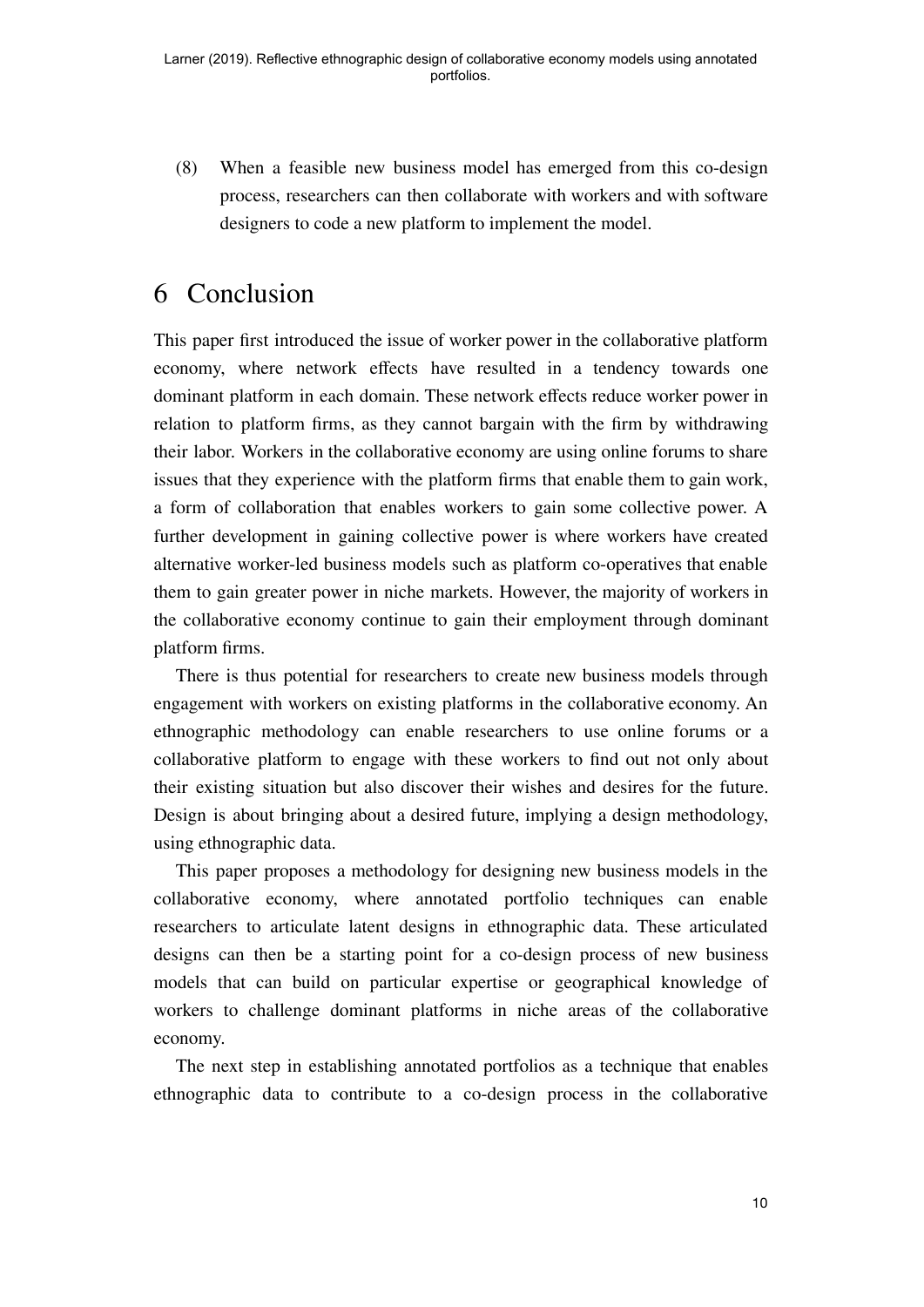economy will be to conduct empirical work to both test and refine this methodology.

#### 7 Acknowledgments

I wish to acknowledge the helpful comments of two anonymous reviewers on previous drafts, which helped strengthen the arguments made in this paper.

The research that underpins this paper was funded by the UK Engineering and Physical Sciences Research Council through the Digital Economy Programme (RCUK Grant EP/G037582/1), which supports the HighWire Centre for Doctoral Training.

#### 8 References

- Alvesson, M., & Deetz, S. (2000). *Doing Critical Management Research* . London: Sage.
- Alvesson, M., & Skölderberg, K. (2009). *Reflexive Methodology (Second Edition).* London: Sage.
- Barab, S. A., Thomas, M. K., Dodge, T., Squire, K., & Newell, M. (2004). Critical Design Ethnography: Designing for Change. *Anthropology and Education Quarterly,* 35(2), 254-268.
- Barrass, S. (2016). An annotated portfolio of research through design in acoustic sonification. *Leonardo*, 49(1), 72-73.
- Bonaccorsi, A., & Rossi, C. (2003). Why Open Source software can succeed. *Research Policy*, 32(7), 1243-1258.
- Botsman, R., & Rogers, R. (2010). *What's Mine is Yours: How Collaborative Consumption is Changing the Way We Live*. London: Collins.
- Bowers, J. (2012). The Logic of Annotated Portfolios: Communicating the Value of Research Through Design. In *Proceedings of the Designing Interactive Systems Conference*, 68-77.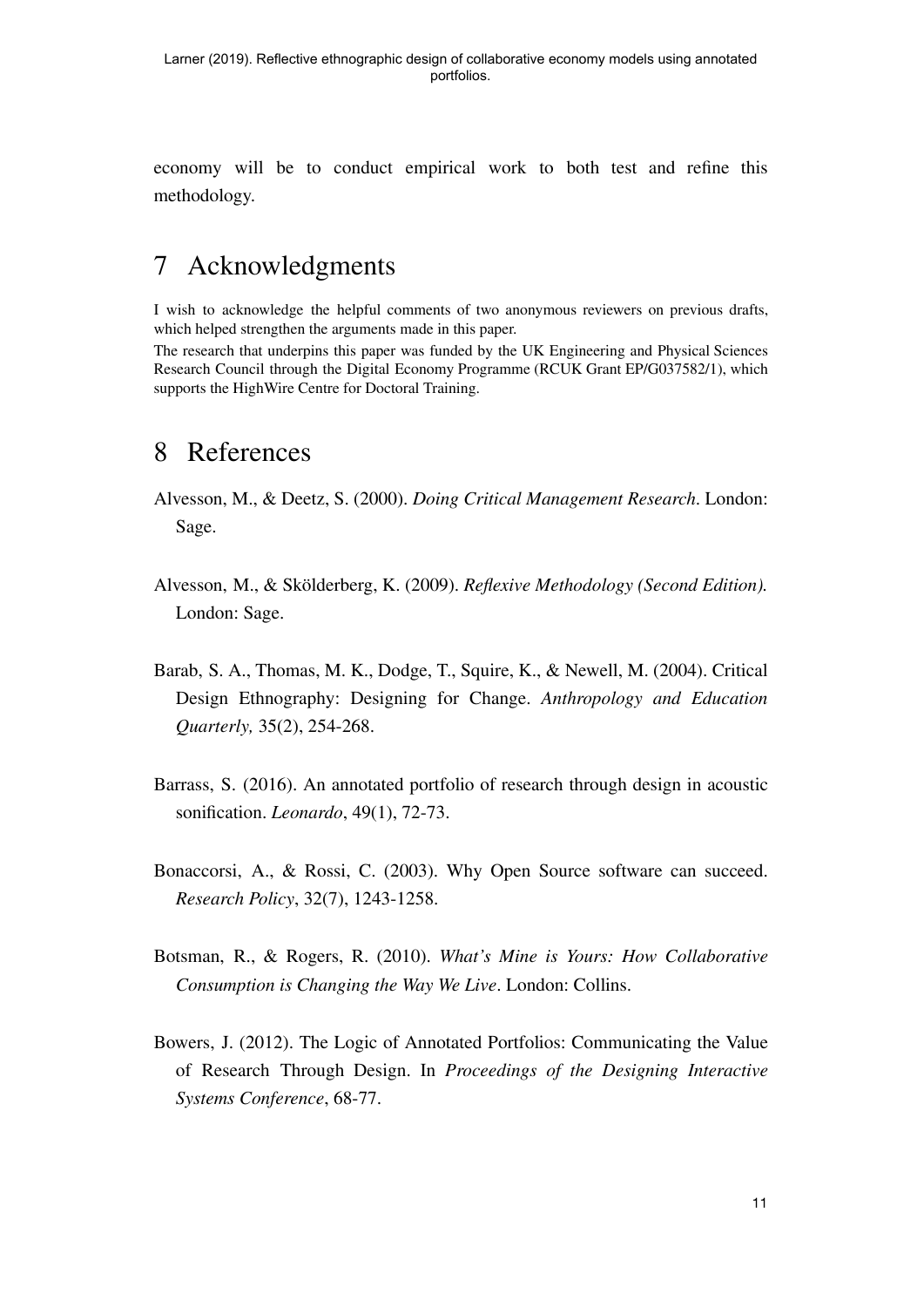- Cassell, C., & Johnson, P. (2006). Action research: Explaining the diversity. *Human Relations*, 59(6), 783-814.
- Chesbrough, H. W. (2006). *Open innovation: The new imperative for creating and profiting from technology*. Boston: Harvard Business Press.
- Cole, R., Purao, S., Rossi, M., & Sein, M. (2005). Being proactive: where action research meets design research. *International Conference on Information Systems 2005* , Proceedings Paper 27.
- Easterbrook, S. M., Singer, J., Storey, M-A., & Damian, D. (2008). Selecting Empirical Methods for Software Engineering Research. In Shull, F., Singer, J. & Sjøberg, D. I. K. (Eds.) *Guide to Advanced Empirical Software Engineering* , 285-311. London: Springer.
- Frankfurt Paper (2016). *Frankfurt Paper on Platform-Based Work*. https://media.arbeiterkammer.at/wien/PDF/studien/digitalerwandel/Frankfurt\_P aper\_on\_Platform-Based\_Work\_-\_EN.pdf. Accessed 7 April 2019.
- Frauenberger, C., Makhaeva, J., & Spiel, K. (2016). Designing smart objects with autistic children: Four design exposès. In *Proceedings of the 2016 CHI Conference on Human Factors in Computing Systems*, 130-139).
- Gaver, W. (2012). What should we expect from research through design? In *Proceedings of the 2012 ACM Annual Conference on Human Factors in Computing Systems*, 937-946.

Gaver, B., & Bowers, J. (2012). Annotated Portfolios. *Interactions*, 19(4), 40-49.

De Groen P. W., Maselli, I., & Fabo, B. (2016). *The digital market for local services: a one-night stand for workers? An example from the on-demand economy*. CEPS Special Report 133. Centre for European Policy Studies, Brussels.

https://www.ceps.eu/publications/digital-market-local-services-one-night-stand -workers-example-demand-economy. Accessed 5 February 2019.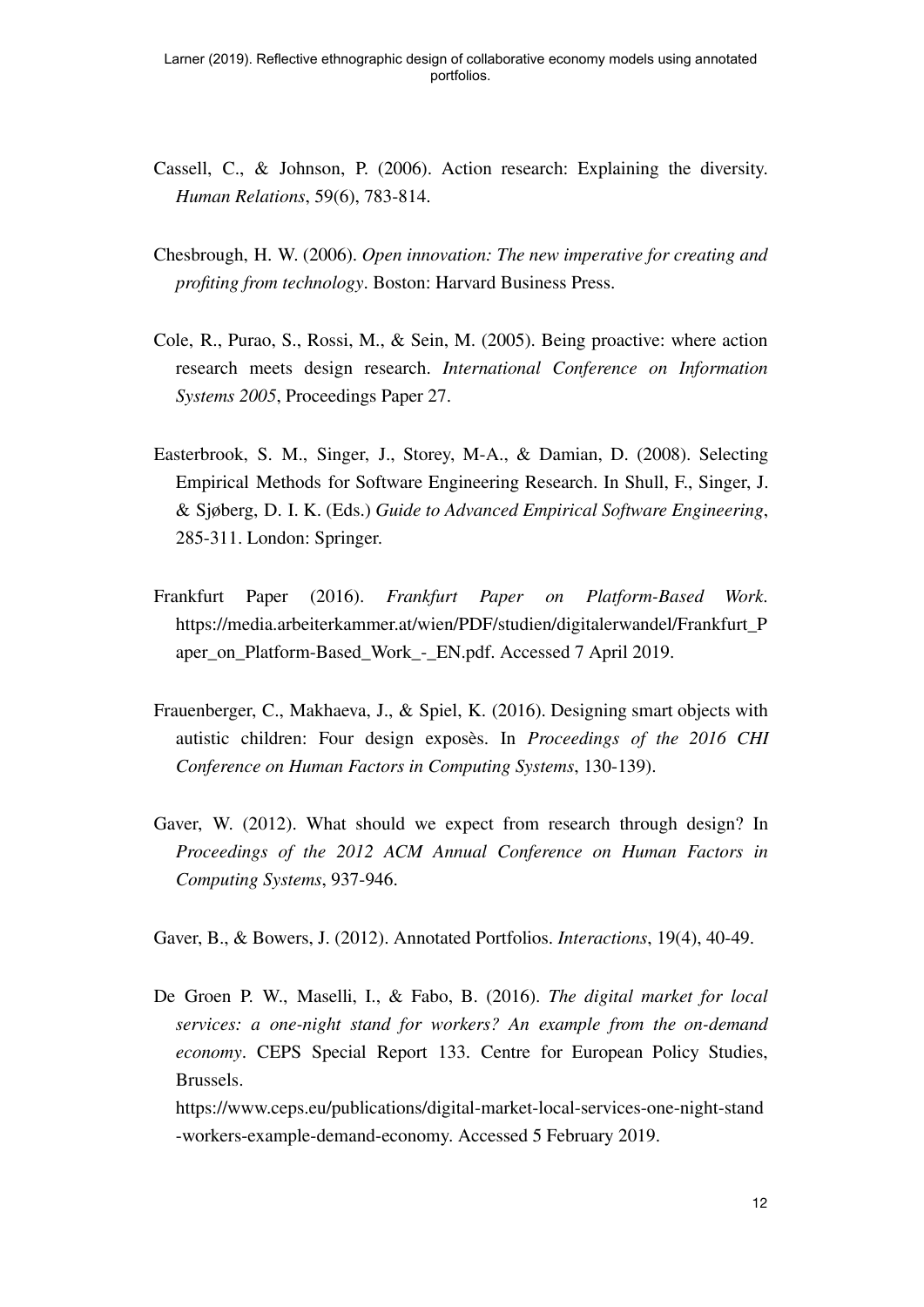- Hauser, S., Oogjes, D., Wakkary, R., & Verbeek, P. P. (2018). An annotated portfolio on doing postphenomenology through research products. In *Proceedings of the 2018 Designing Interactive Systems Conference*, 459-471.
- Hobye, M., Padfield, N., & Löwgren, J. (2013). Designing social play through interpersonal touch: An annotated portfolio. In *Proceedings of Nordes 2013: Experiments in design research* , 366-369.
- Höök, K., & Löwgren, J. (2012). Strong concepts: Intermediate-level knowledge in interaction design research. ACM Transactions on Computer-Human Interaction (TOCHI), 19(3), 23.
- Irani, L. C., & Silberman, M. S. (2013). Turkopticon: Interrupting Worker Invisibility in Amazon Mechanical Turk. In *Proceedings of the SIGCHI Conference on Human Factors in Computing Systems*, 611-620. New York: ACM.
- Kelliher, A., & Byrne, D. (2015). Design futures in action: Documenting experiential futures for participatory audiences. *Futures*, 70, 36-47.
- Kenney, M., & Zysman, J. (2016). The Rise of the Platform Economy. *Issues in Science and Technology*, 32(3), 61-69.
- Kingsley, S. C., Gray, M. L., & Suri, S. (2015). Accounting for Market Frictions and Power Asymmetries in Online Labor Markets. *Policy and Internet*, 7(4), 383-400.
- Lavori, P. W., & Dawson, R. (1998). Developing and Comparing Treatment Strategies: An Annotated Portfolio of Designs. *Psychopharmacology Bulletin* , 34(1), 13-18.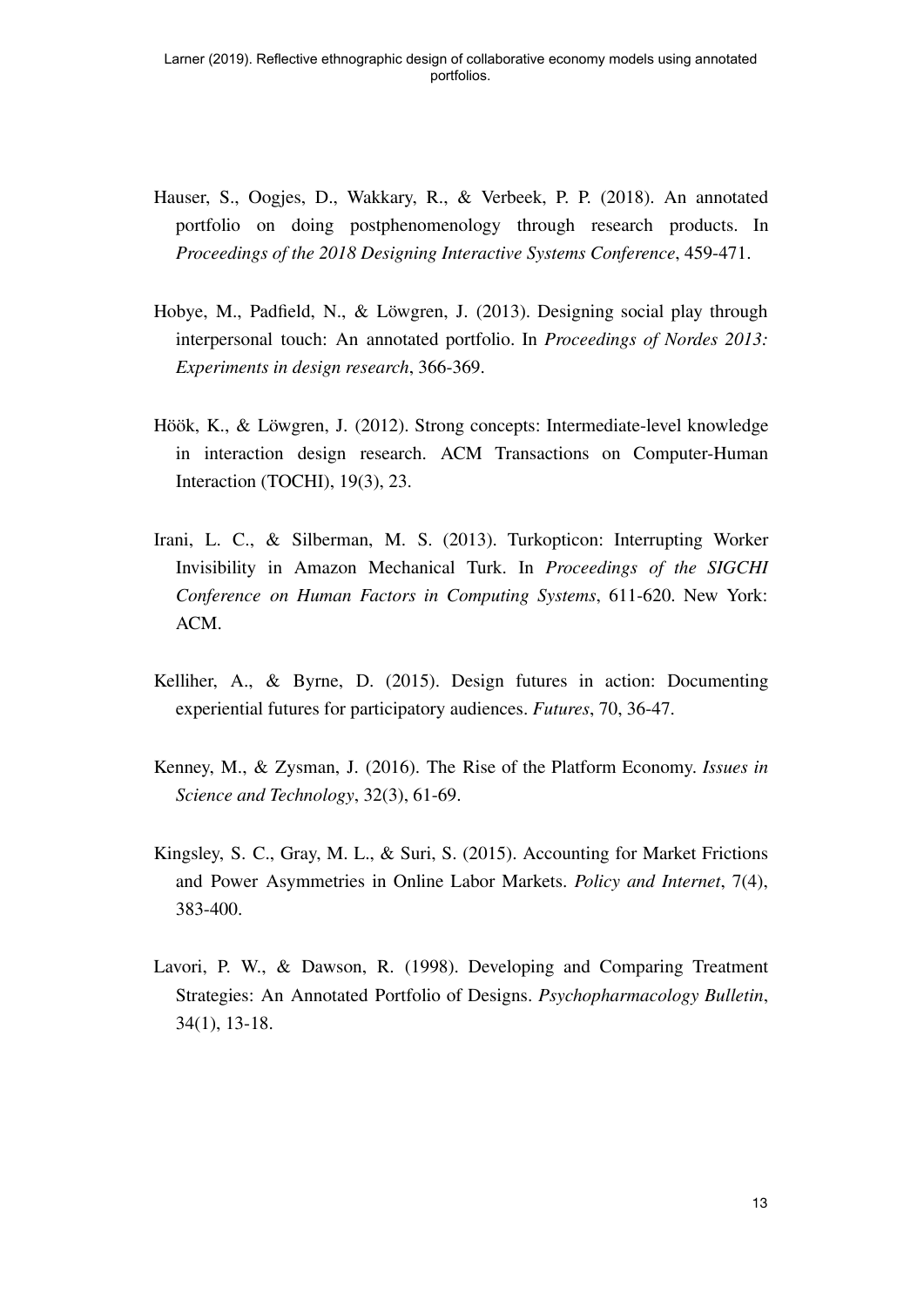- Light, A., & Akama, Y. (2012). The Human Touch: Participatory practice and the role of facilitation in designing with communities. In *Proceedings of the 12th Participatory Design Conference*, 61-70.
- Löwgren, J. (2013). Annotated Portfolios and Other Forms of Intermediate-Level Knowledge. *Interactions* January + February 2013, 30-34.
- Mturk Crowd (2019). *Welcome to MTurk Crowd* . https://mturkcrowd.com. Accessed 18 Jun 2019
- Muller, M. (2007) Participatory Design: The Third Space in HCI. In Sears, A., & Jacko, J. (Eds.) *The Human-Computer Interaction Handbook Second Edition* , 1061-1082. New York: Lawrence Erlbaum Associates.
- Nelson, H. G., & Stolterman, E. (2012). *The Design Way (Second Edition)*. London: MIT.
- OECD (2017) *Employment Outlook 2017* . Paris: Organisation for Economic Co-operation and Development.
- Ride Share Drivers United (2019). *Mission Statement*. https://ridesharedriversunited.com/mission-statement. Accessed 18 June 2019.
- Sanders, E. B.-N., & Stappers, P. J. (2008). Co-creation and the new landscapes of design. *CoDesign*, 4(1), 5-18.
- Sauerwein, M., Bakker, C., & Balkenende, R. (2018). Annotated Portfolios as a Method to Analyse Interviews. In *Proceedings of DRS 2018* , 1148-1158.
- Sauerwein, M., Doubrovski, E., Balkenende, R., & Bakker, C. (2019). Exploring the potential of additive manufacturing for product design in a circular economy. *Journal of Cleaner Production* , 226, 1138-1149.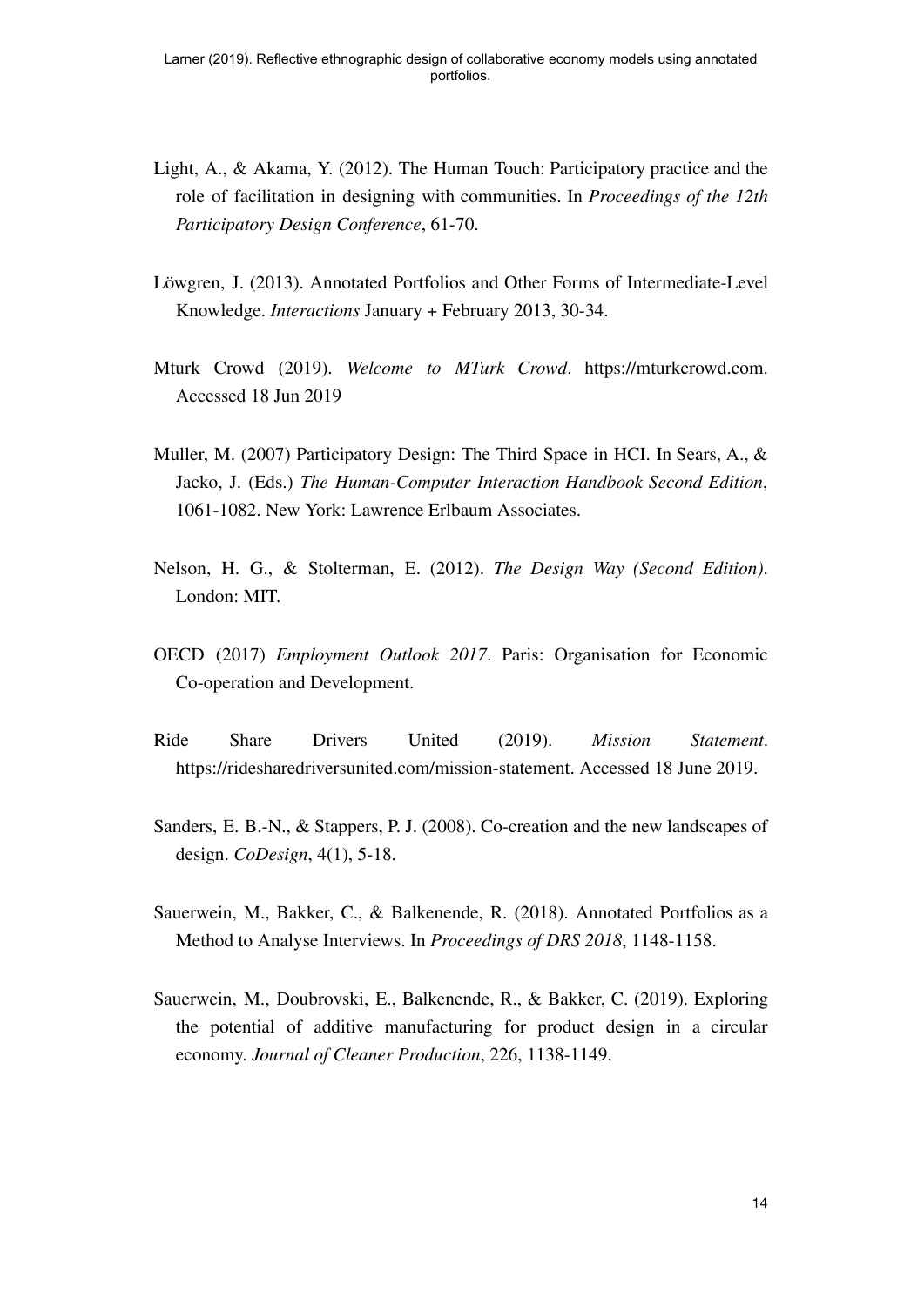- Shafer, S. M., Smith, H. J., & Linder, J. C. (2005). The power of business models. *Business Horizons*, 48(3), 199-207.
- Simon, H. A. (1969). *The Sciences of the Artificial*. Cambridge, MA: MIT Press.
- Silverman, D. (2007). *A Very Short, Fairly Interesting and Reasonably Cheap Book about Qualitative Research* . London: Sage.
- Smith, R., & Leberstein, S. (2015). *Rights on Demand: Ensuring Workplace Standards and Worker Security in the On-Demand Economy*. New York: National Employment Law Project.
- Stanford, N. (2007). *Guide to Organisation Design: Creating High-performing and Adaptable Enterprises*. London: Profile Books.
- Stokes, K., Clarence, E., Anderson, L., & Rinne, A. (2014). *Making Sense of the UK Collaborative Economy*. London: Nesta.
- Stolterman, E., & Wiberg, M. (2010). Concept-driven interaction design research. Human-Computer Interaction, 25(2), 95-118.
- Tapscott, D., Lowy, A., & Ticoll, D. (2000). *Digital Capital: Harnessing the Power of Business Webs*. Boston: Harvard Business School Press.
- Teece, D. J. (2010). Business Models, Business Strategy and Innovation *. Long Range Planning* , 43(2-3), 172-194.
- Trochim, W. (2006). *The Research Methods Knowledge Base, 2nd Edition* . Cincinnati: Atomic Dog Publishing.
- Yancy, K. (1992). *Portfolios in the Writing Classroom: An Introduction* . Urbana: National Council of Teachers.